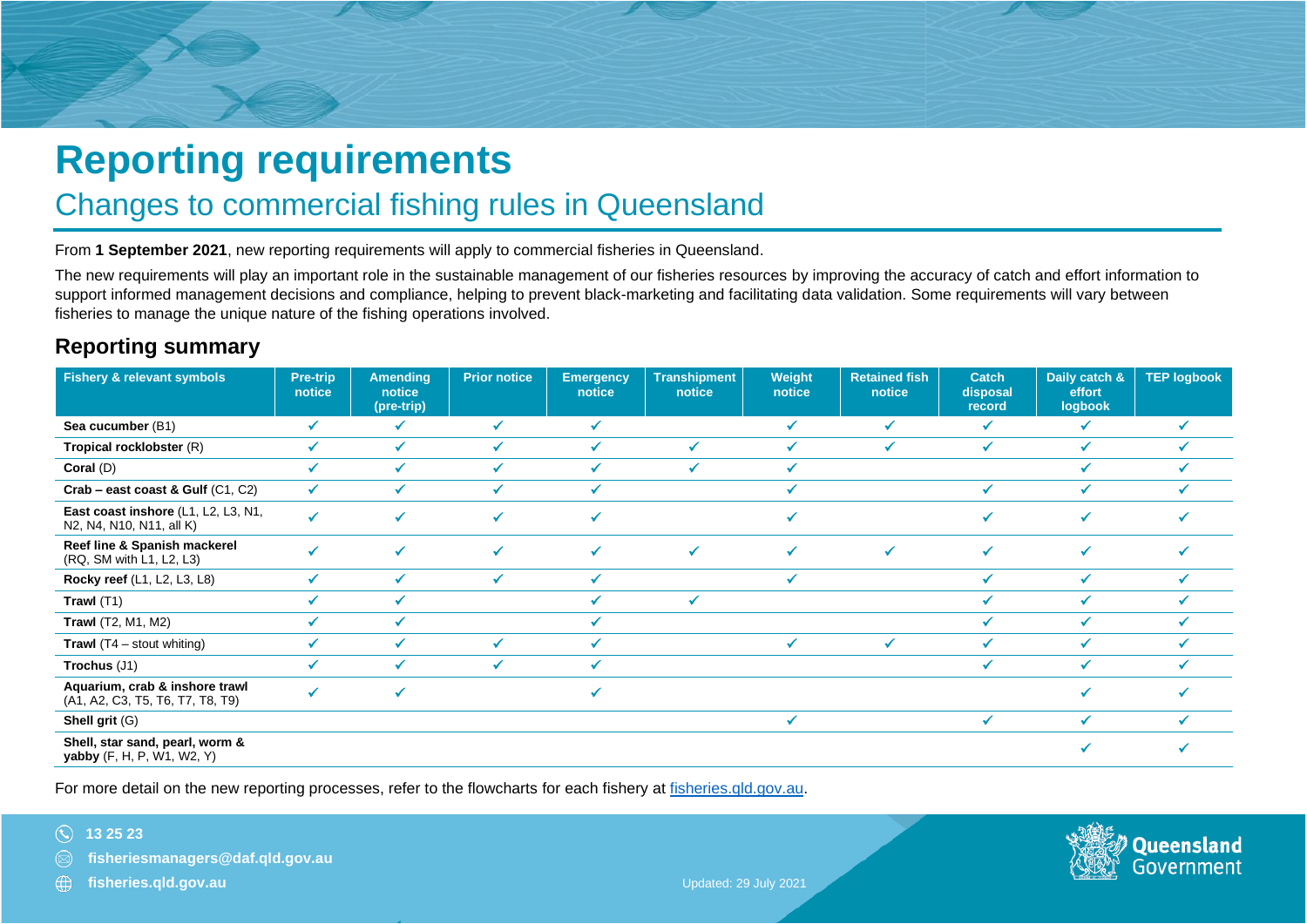#### **Definitions**

#### **Total allowable commercial catch**

Total allowable commercial catch (TACC) is the sustainable commercial catch limit on a species within a defined management region. TACC can take the form of:

- individual transferable quota (ITQ) commercial fishers are allocated a number of units, which can be bought, sold or leased
- competitive TACC a total commercial catch limit is allocated to a species that can be accessed competitively until it is reached. Once the catch limit is reached, the species is no-take for the remainder of the fishing season.

#### **Fishing operation**

- Taking fish **using a boat, but not a beach seine net** The fishing operation **starts** when the boat leaves a landing place to carry out fishing and **ends** when the boat stops being used for fishing and lands.
- Taking fish **using a boat and a beach seine net** The fishing operation **starts** when the boat enters a beach or foreshore to carry out fishing and **ends** when the boat stops being used for fishing and leaves the beach or foreshore.
- Taking fish **without using a boat** The fishing operation **starts** when the fisher in control or an assistant fisher arrives at a place to carry out fishing and **ends** when the fisher in control or assistant fisher stops fishing and leaves the place.

#### **Pre-trip notice**

- Fishers are required to give a pre-trip notice before commencing a fishing operation via approved means (e.g. Automated Interactive Voice Response (AIVR) system).
- The purpose of the pre-trip notice is to provide planned details before departing for a fishing operation to support compliance activities and data validation. Details required include the:
	- o primary commercial fishing licence being used
	- o licence number of commercial fisher in control
	- o intention of the trip (i.e. commercial, recreational or charter)
	- o landing place (only applicable if the trip intention is commercial).
- The pre-trip notice is only required to be given once unless there are changes to any of the pre-trip details in subsequent fishing operations.
- If there are changes to any of the pre-trip details, commercial fishers must update the pre-trip notice by giving a **limited pre-trip notice** or a **new pre-trip notice** before commencing the next fishing operation. This will become the most recent pre-trip notice.

**Example**: A pre-trip notice is given for fishing operation 1. One pre-trip detail changes for fishing operation 2, so a limited pre-trip notice for that detail is given. If no changes are made between fishing operations 2 and 3, no notice is required to be given for fishing operation 3.

- Fishers must ensure that accurate details are provided in the pre-trip notice before starting a fishing operation, as the details cannot be changed after a fishing operation has begun, except for changing a landing place.
- If the landing place provided in the pre-trip notice changes during a fishing operation, fishers are required to give an **amending notice** to provide the new landing place at least 1 hour before:
	- o the boat lands at the new landing place if using a boat but **not** a beach seine net
	- o fishing is carried out at the new landing place if using a boat **and** a beach seine net.
- The new landing place provided in the amending notice is only valid for that fishing operation. For subsequent fishing operation, the pre-trip notice details will revert to the most recent pre-trip notice given prior to the amending notice.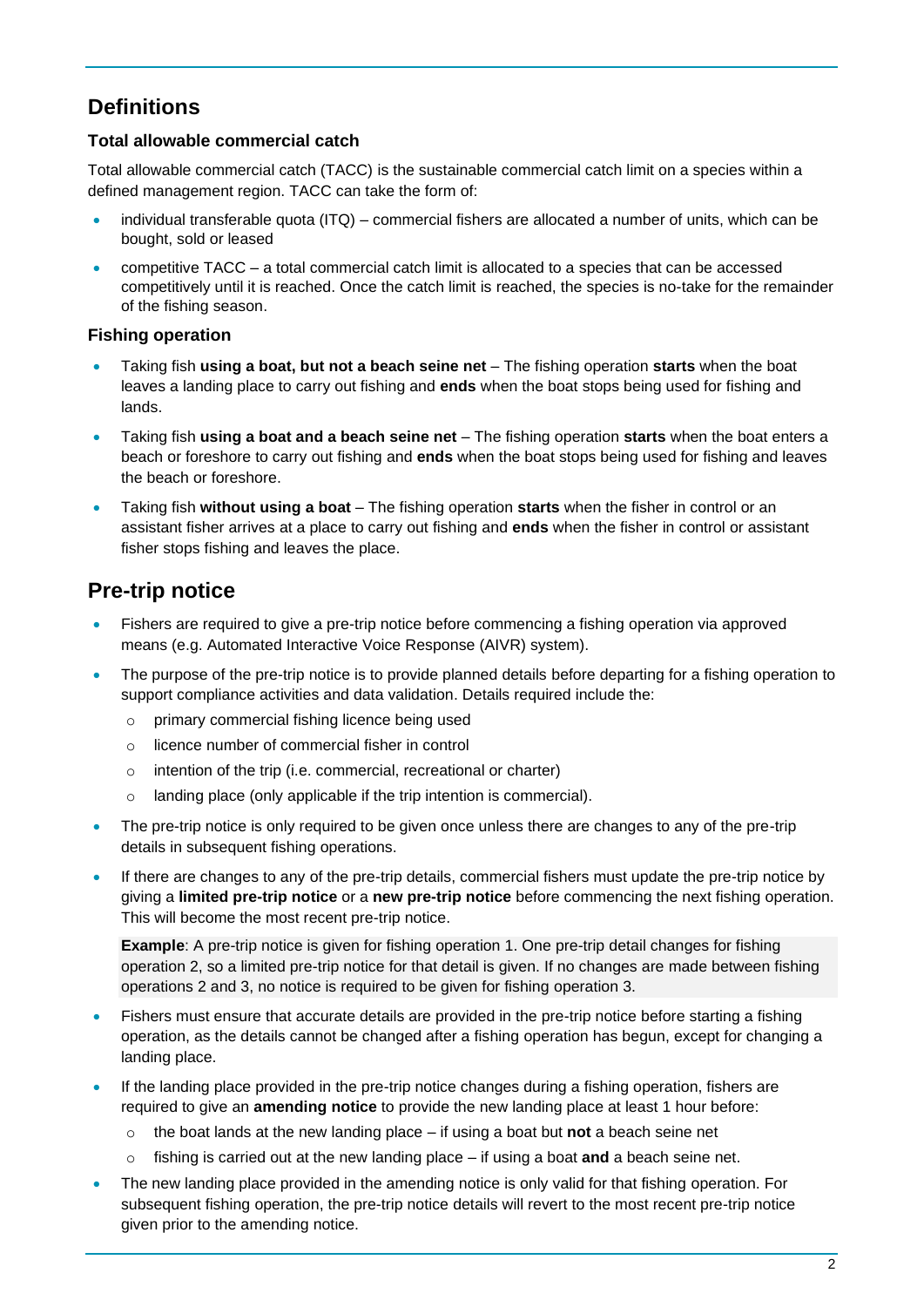#### **Prior notice**

- A prior notice must be given for species managed under an ITQ or competitive TACC.
- Fishers must give a prior notice to report accurate numbers of fish or containers of fish for each quota species/quota category via approved means (e.g. AIVR system).
- If landing a boat with quota species, the prior notice must be given before landing.
- For ocean beach netting operations, the prior notice must be given after the fish are loaded onto the vehicle and before the vehicle leaves the landing place.
- The prior notice is a commitment of accurate fish numbers and fish form to be landed for compliance purposes – **prior notices cannot be amended**.
- A prior notice is not required if there is zero quantity of quota species taken in an operation.

#### **Emergency notice**

- In the event of a medical emergency or extreme weather, fishers may need to land at a different landing place or may not be able to give a prior notice before landing.
- In this case, fishers are required to give an emergency notice via approved means (e.g. AIVR system) as soon as practicable and before the fish are unloaded from the boat. The emergency notice must be given before the next fishing operation.
- The emergency notice must include the new landing place and/or accurate number of fish or number of containers on the boat.
- The emergency notice is a replacement of the prior notice.

### **Transhipment notice**

- D, R, RQ, SM and T1 licence holders may tranship fish to another boat while at sea.
- Fishers are required to give a transhipment notice before the fish are transhipped to the transport vessel at sea.
- The fish being transhipped must be clearly labelled with the primary commercial fishing licence number under which the fish were taken, and a yellow copy of the catch disposal record must accompany the fish.
	- $\circ$  As the weights of the fish being transhipped can only be recorded on the catch disposal record after the fish have been unloaded and weighed, weights are not required to be recorded on the catch disposal record before transhipping the fish.
	- $\circ$  Fishers must obtain the weights of the transhipped fish after unloading, add the weight to the white copy of the catch disposal record and submit to Fisheries Queensland.
- Fish taken under an RQ, SM or T1 licence can be transhipped to a transport vessel that is a domestic commercial vessel (class 1 or 2).
- Fish taken under a D or R licence can be transhipped to a transport vessel that is a domestic commercial vessel (class 1 or 2) or a primary boat being used under another D or R licence held by the same person (the fish must be kept separate from other fish on the boat).
- For transhipping onto a domestic commercial vessel (class 1 or 2), the following details must be provided in the transhipment notice:
	- o transport vessel code
	- o landing place where transport vessel will land
	- o estimated landing date of the transport vessel
	- $\circ$  accurate number of fish or containers of fish for each quota species/quota category that are transhipped.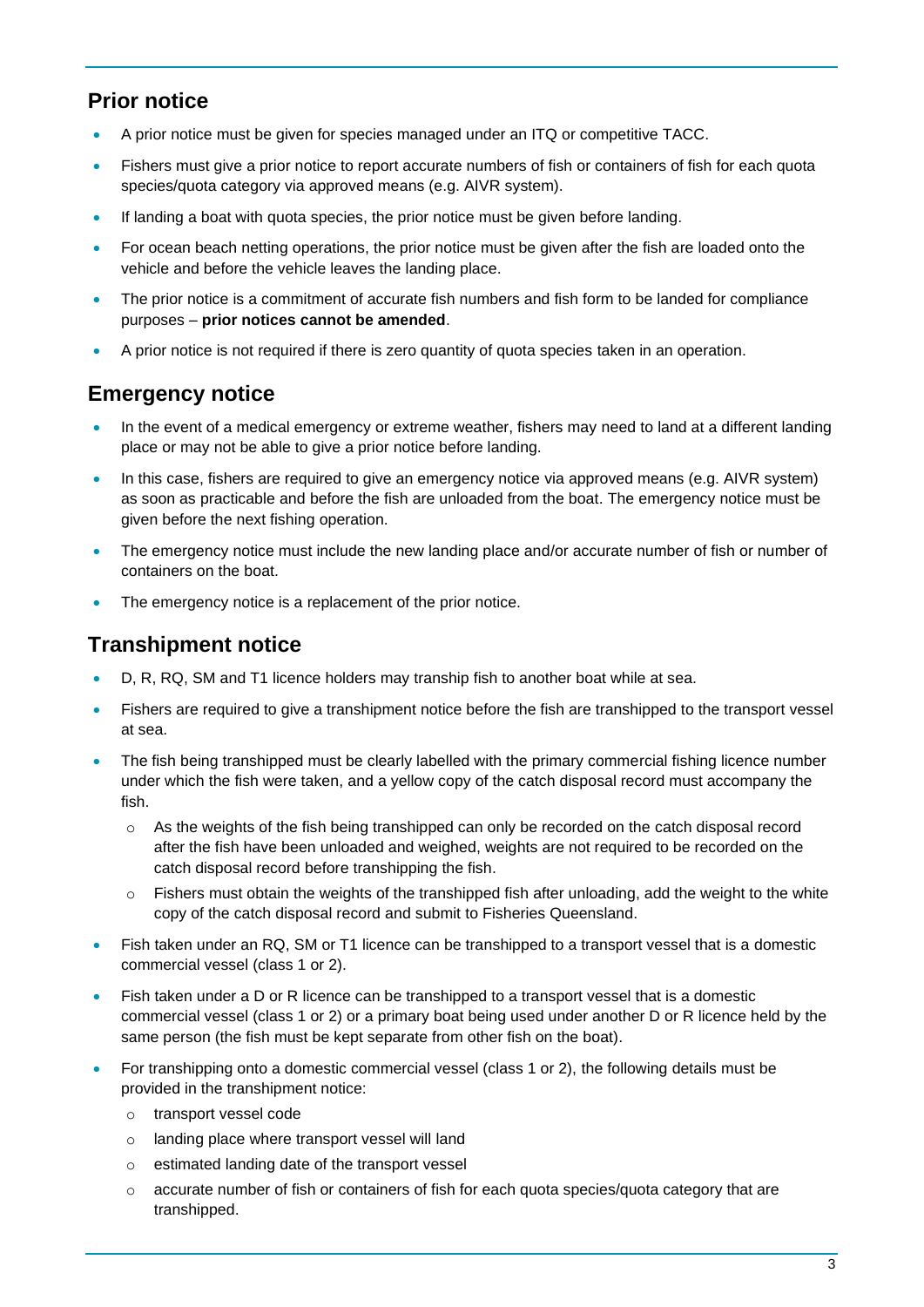- For transhipping fish taken under a D or R licence onto a primary boat used under another D or R licence held by the same person, the following details must be provided in the transhipment notice:
	- $\circ$  primary commercial fishing licence of the primary boat onto which fish are being transhipped to
	- $\circ$  accurate number of fish or containers of fish for each quota species/category that are being transhipped.

#### **Weighing fish**

- Unloading and weighing fish must take place at a location where an inspector may enter.
- The following requirement applies to species managed under an ITQ or competitive TACC fisheries.
- Fish must be weighed in the same form they were landed.
- Fish must be weighed accurately before the start of the next fishing operation, and within the following deadlines:
	- $\circ$  R and D fisheries before fish leave the landing place
	- $\circ$  B1 and T4 fishery before fish leave the fisher's possession or within 7 days after the end of the fishing operation, whichever occurs first
	- $\circ$  all other fisheries before fish leave the fisher's possession or within 48 hours after the end of the fishing operation, whichever occurs first.

#### **Weight notice**

- A weight notice must be given for species managed under an ITQ or competitive TACC fisheries.
- Fishers must report the **accurate weight** for each quota species/quota category reported in the corresponding prior notice via approved means (e.g. AIVR system).

**Note**: A weight notice is not required for trochus and some coral species

- A weight notice must be given immediately after the fish are weighed and before the fish leave the fisher's possession. It must be given before the start of the next fishing operation.
- The weight given in the weight notice is used for quota deduction.
- Fish form changes between a prior notice and weight notice are not permitted.

#### **Retained fish notice**

- B1, R, RQ, SM, T1, T2, M1, M2 and T4 licence holders may retain fish on board their boat and start a new fishing operation.
- B1, R, RQ, SM and T4 licence holders who land quota fish on a boat and intend to keep the fish on the boat and start a new fishing operation, must give a retained fish notice to report the accurate number of fish or containers of fish retained.
- T1, T2, M1 and M2 licence holders do not need to give a retained fish notice before starting a new fishing operation.
- B1, R, RQ and SM licence holders must give a retained fish notice within 24 hours after the fishing operation ends or before the start of the next fishing operation – whichever occurs first.
- T4 licence holders, must give the retained fish notice within 7 days after the fishing operation ends or before the start of the next fishing operation – whichever occurs first.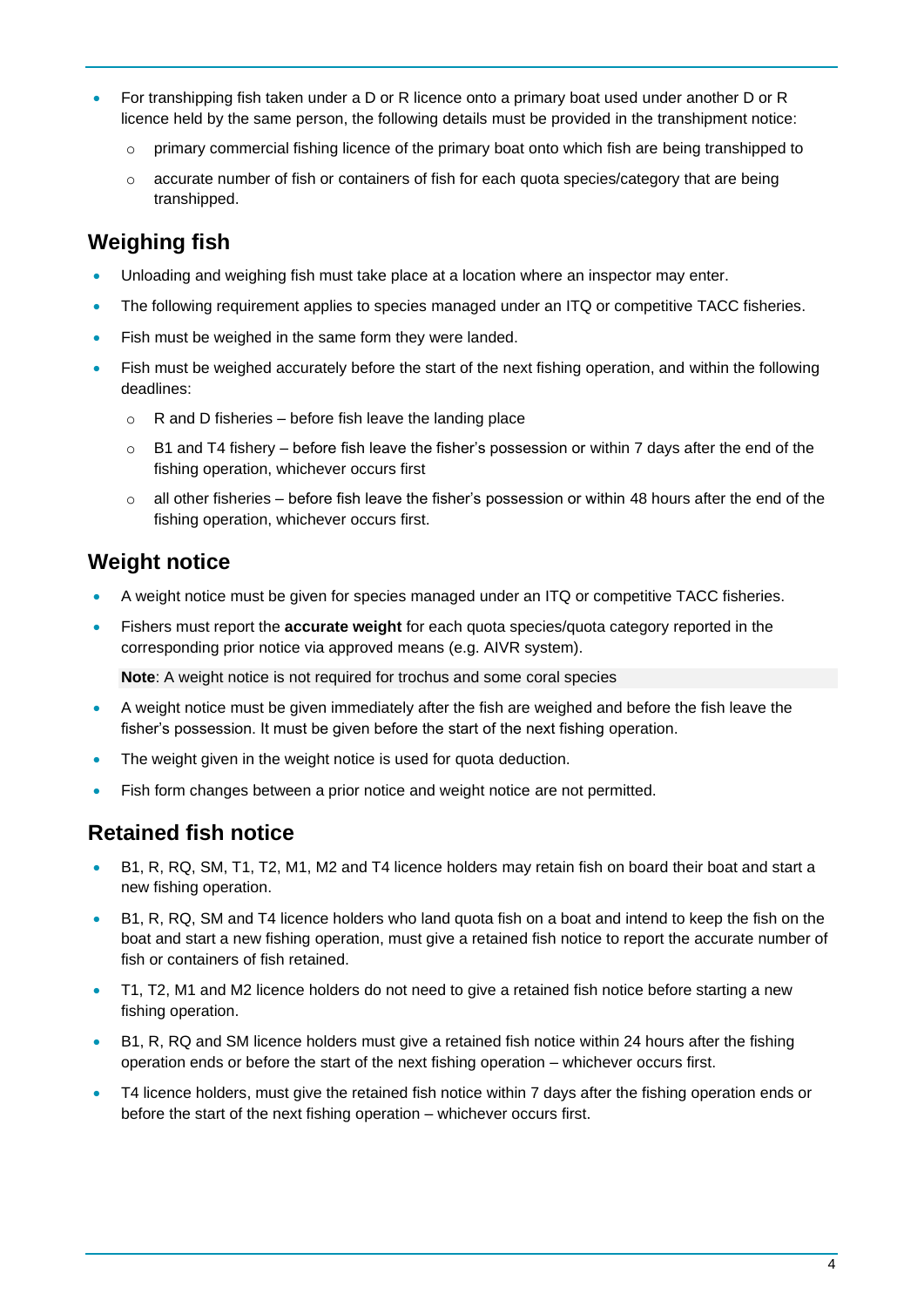#### **Catch disposal record**

- The catch disposal record enables the fisheries resource to be traced from harvesting to the point of disposal.
- It is recognised as a sales docket if the seller is the commercial fisher that caught the fish.
- A catch disposal record must be fully and correctly completed for species managed under an ITQ or competitive TACC fisheries, or in a T1, T2, M1 and M2 fishery – except the coral fishery.
- A catch disposal record must be completed when the fish are disposed of (e.g. sold, personal use, spoiled), within 7 days after the end of the fishing operation or before the start of the next fishing operation – whichever occurs first.
- The fisher in control of the fishing operation that took the fish, or an assistant fisher, must ensure the catch disposal record (or a copy) is available for immediate inspection while the fish are in their physical possession.
- The fisher in control of the fishing operation must submit each completed catch disposal record sheet via post to Fisheries Queensland within 7 days after the record is made.

**Note**: Different submission timeframe applies to electronic catch disposal record.

- You may scan or take a photo of the completed catch disposal record sheet and email to [logbooks@daf.qld.gov.au](mailto:logbooks@daf.qld.gov.au) within 7 days after the record is made. The original hard-copy catch disposal record sheet must still be posted to Fisheries Queensland.
- Hard-copy catch disposal record sheets must be received by Fisheries Queensland no more than 15 days after the end of the month in which the record is made.
- If fish transhipped in the D, R, RQ, SM and T1 fisheries have been unloaded and weighed, the fisher in control of the fishing operation must add the weight to the white copy of the catch disposal record and submit to Fisheries Queensland. Refer to the catch disposal record instructions on transhipping at the front of your catch disposal record book.
- Fishers can check if catch disposal records have been received on FishNet Secure under 'log page receipt'.

### **Daily catch and effort logbook**

- Logbooks must be completed for all commercial fisheries.
- Fishers must have the logbooks in their possession during the entire fishing operation.
- The number and estimated weight must be reported for each fish species.
- The fisher in control of the fishing operation that took the fish, or an assistant fisher, must ensure the logbook (or a copy) is available for immediate inspection while the fish are in their physical possession.
- Logbooks must be
	- $\circ$  completed at end of each day and on the final day of the fishing operation before the boat lands
	- o completed for all calendar days, even when not fishing
	- o submitted within 7 days after the fishing operation ends.

**Note**: A different submission timeframe applies to electronic logbooks.

- Hard-copy logbook sheets must be received by Fisheries Queensland no more than 15 days after the end of the month in which the record is made.
- Fishers can check if logbook pages have been received on FishNet Secure under 'log page receipt.